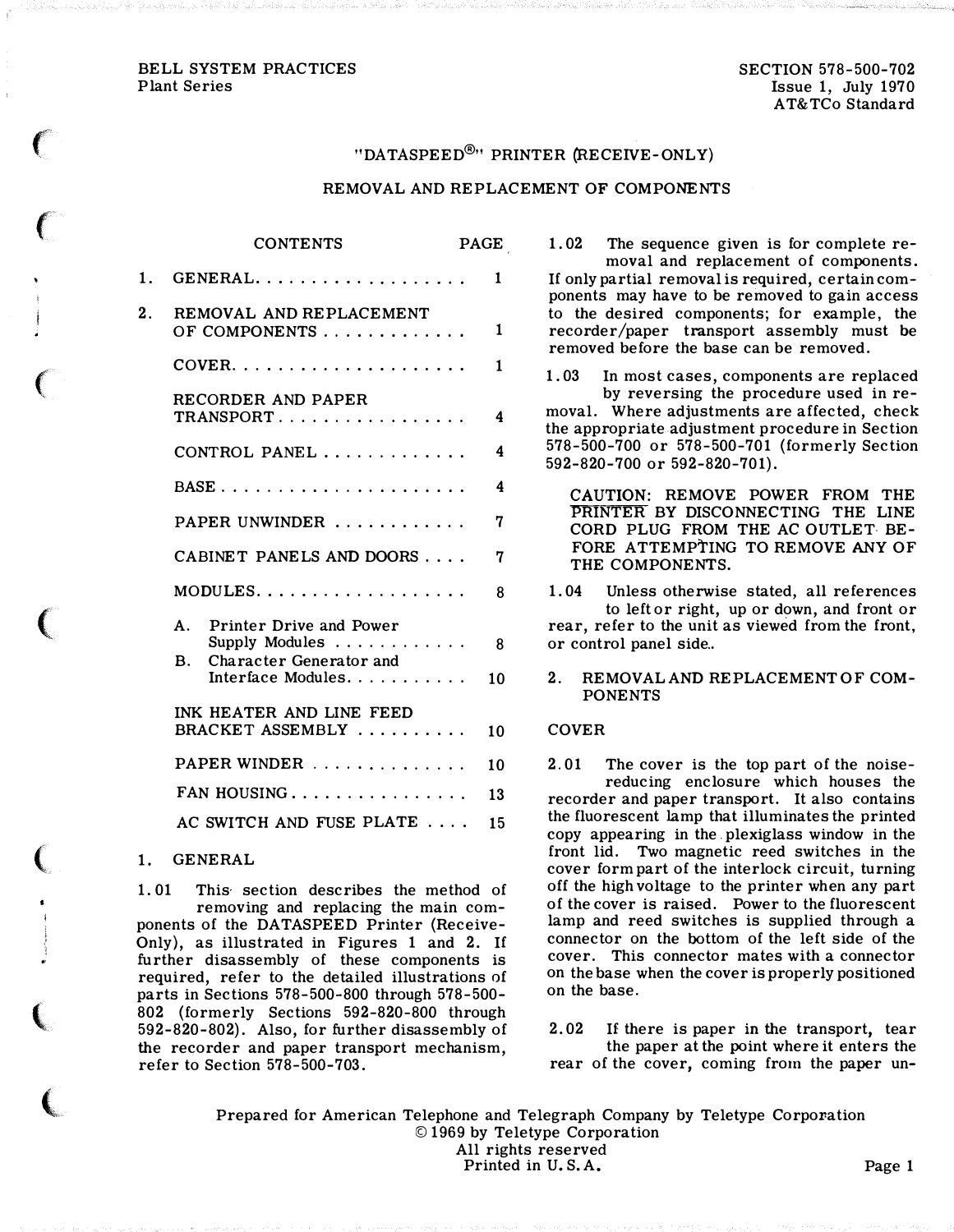

Figure 1 - DATASPEED Printer (Receive-Only)<br>With Blank Front Panel and Switch Panel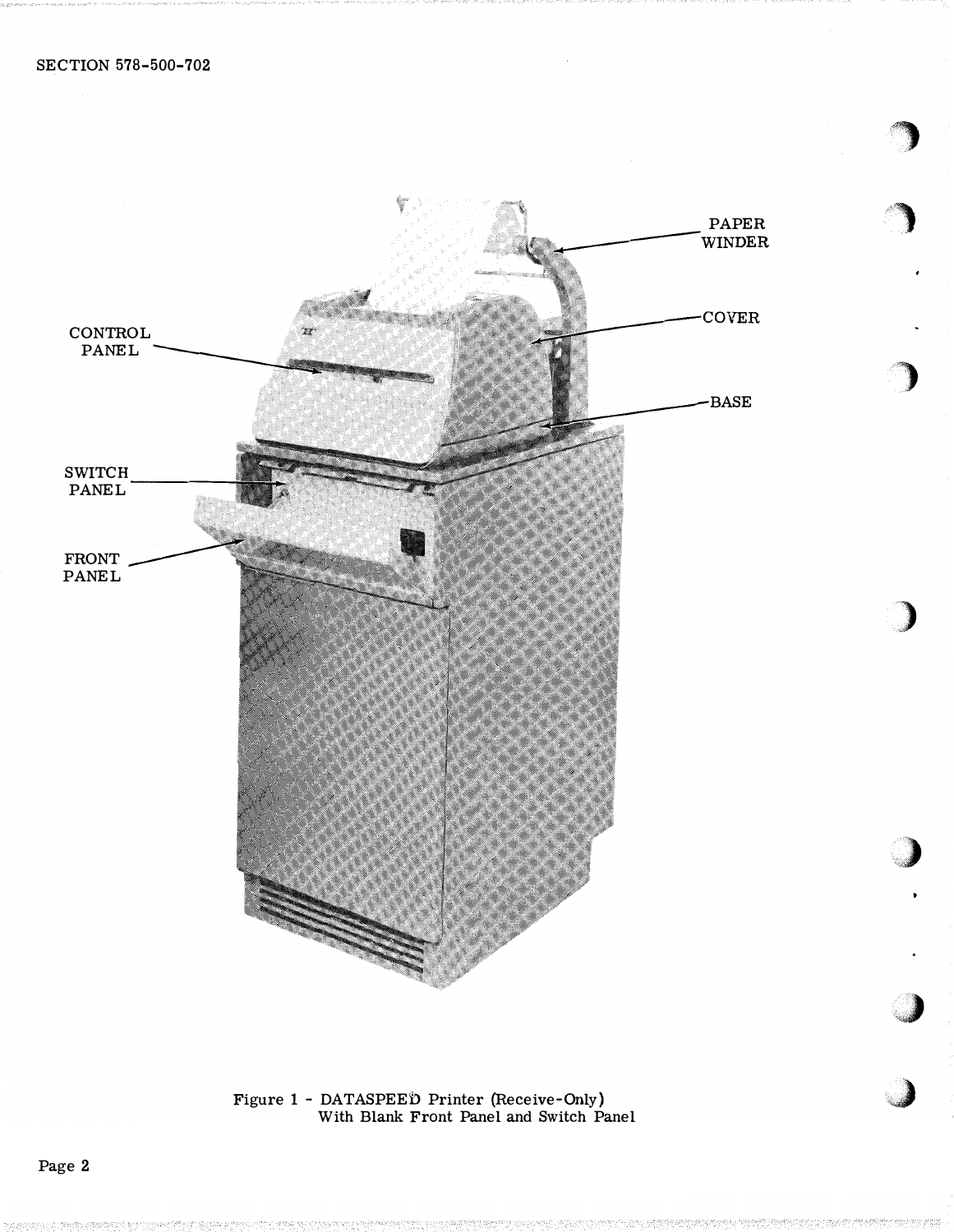

Figure 2 - DATASPEED Printer (Receive -Only) With Data Set Shelf for 202C Data Set or 804A Data Auxiliary Set, Top Shelf Extended, and Cover Lids Raised

,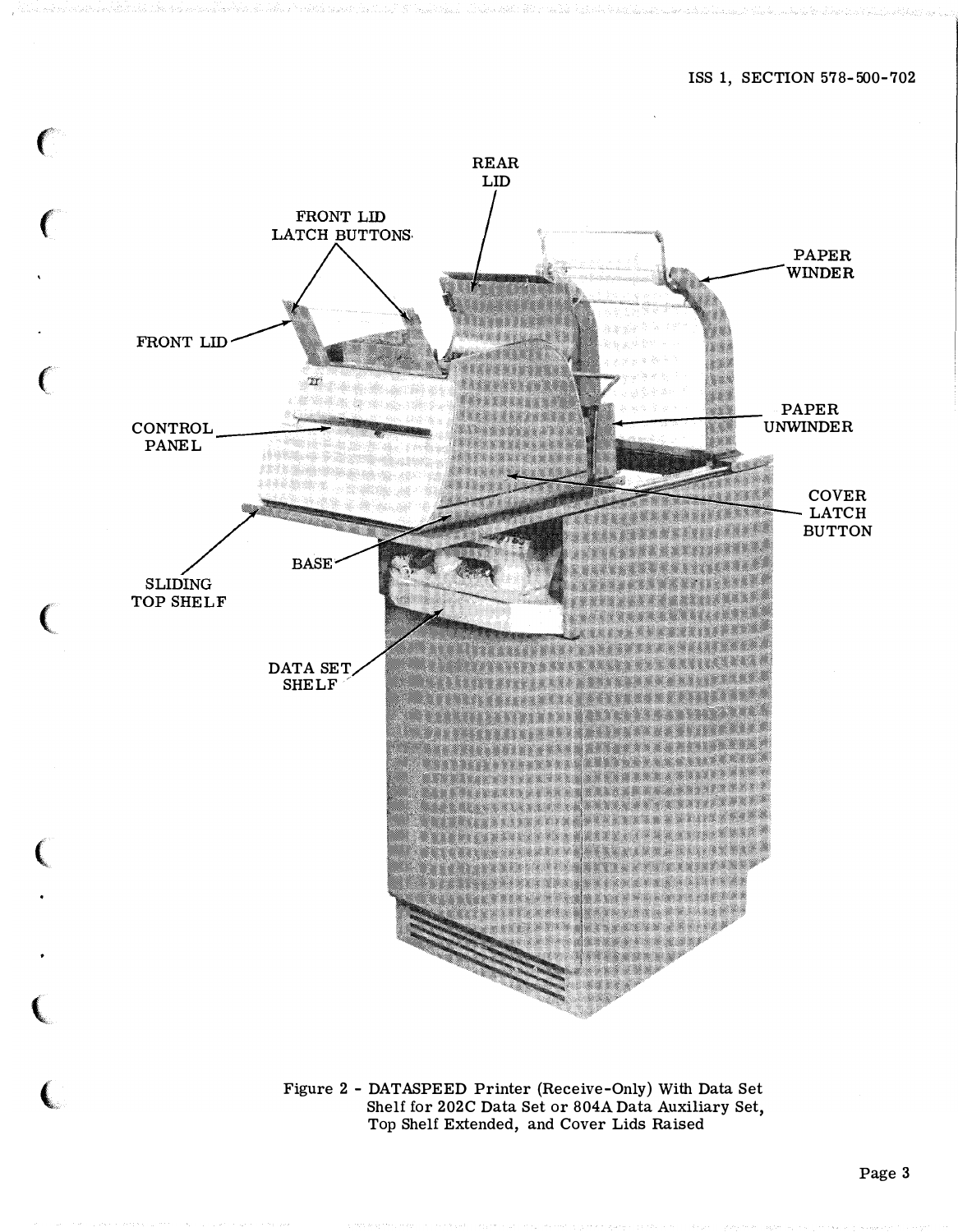winder. Open the front and rear lids of the cover by pressing inward on the latch buttons on both ends of the front lid. The front lid will spring upward, releasing the rear lid, so that both lids may be opened (Figure 2). Unlatch the idler roller assembly, raise the paper tensioner idler rollers, and place the paper pressure roller arm in its OPEN position. The paper can then be removed from the transport by pulling it up out of the cover lid.

2. 03 To separate the cover from the control panel and base, press inward on the latch buttons on the sides of the cover. Lift the cover off the base. The recorder and paper transport, the switches on the control panel, and the copylight and interlock switches are now accessible.

2. 04 To replace the cover on the base, lower the cover over the recorder and paper transport until the locating holes in the bottom of the cover line up with the locating studs on either side of the base. Press the cover downward until it latches to the base. Check the cover alignment as described in Section 578-500-701 (formerly Section 592-820-701).

### RECORDER AND PAPER TRANSPORT

2. 05 The recorder and paper transport assembly (Figure 3) rests on four shock mounts in the base. The printer is shipped with the transport bolted to the base, but the bolts should be removed during installation as explained in Section 578-500-200 (formerly Section 592-820-200). The transport is then held in place by the four posts on the underside of its base, which are set in the holes of the rubber shock mounts on the printer base.

- 2. 06 To remove the recorder and paper transport, proceed as follows:
	- (1) Unscrew the locking screws and separate connector  $DATA1$  of the cable from connector DAT/A1 on the left side frame of the transport.
	- (2) Unsnap connectors  $DAR/A2$  and  $DAR/A3$ from the left and right sides of the recorder.

(3) Grasp the sides of the transport and carefully lift the recorder and transport assembly out of the base.

CAUTION: BE CAREFUL NOT TO TIP THE ASSEMBLY. THE INK IN THE RECORDER TANK HAS POWERFUL STAINING PROP-ERTIES.

2. 07 The recorder may be separated from the paper transport, and the transport may be disassembled into main subassemblies, as described in Section 578-500-703.

 $\bigcirc$ 

, ,

 $\rightarrow$ 

)

)

�.,)

.,)

2.08 To replace the recorder and paper trans-

port assembly in the base, reverse the procedure used in removal. Make sure the four posts on the underside of the transport base are in the holes of the four rubber shock mounts on the printer base. Also, make sure the connectors are firmly seated.

# CONTROL PANEL

2. 09 The control panel attached to the front of the base contains the illuminated pushbutton switches that control the operation of the printer station. The switch assembly is connected by cable to the rest of the printer circuits.

- 2. 10 To remove the control panel, proceed as follows:
	- ( 1) Unscrew the locking screws on connector CP1, and remove this connector from the connector on the control strip (Figures 4 and 5).
	- (2) Remove the ground lead from the left mounting bracket by unscrewing the mounting screw.

(3) Remove the four TP156768 screws, TP3646 lockwashers, and TP181204 flat washers that hold the raounting brackets to the base.

(4) Remove the control panel from the base.

2.11 To replace, reverse the procedure used in removing the panel. Check the alignment of the cover and control panel as described in Section 578-500-701 (formerly Section 592- 820-701).

#### BASE

2. 12 The base is attached to the sliding panel at the top of the cabinet. It contains the starter and ballast for the copylight (Figures 4 and 5). The cables for the recorder, paper transport, copylight, and control strip enter the rear of the base and are dressed to the sides by metal clips. These cables must be freed before the base can be removed from the sliding panel.

2. 13 To remove the base, proceed as follows:

(1) Disconnect connector DAC/B1, which supplies power for the copylight.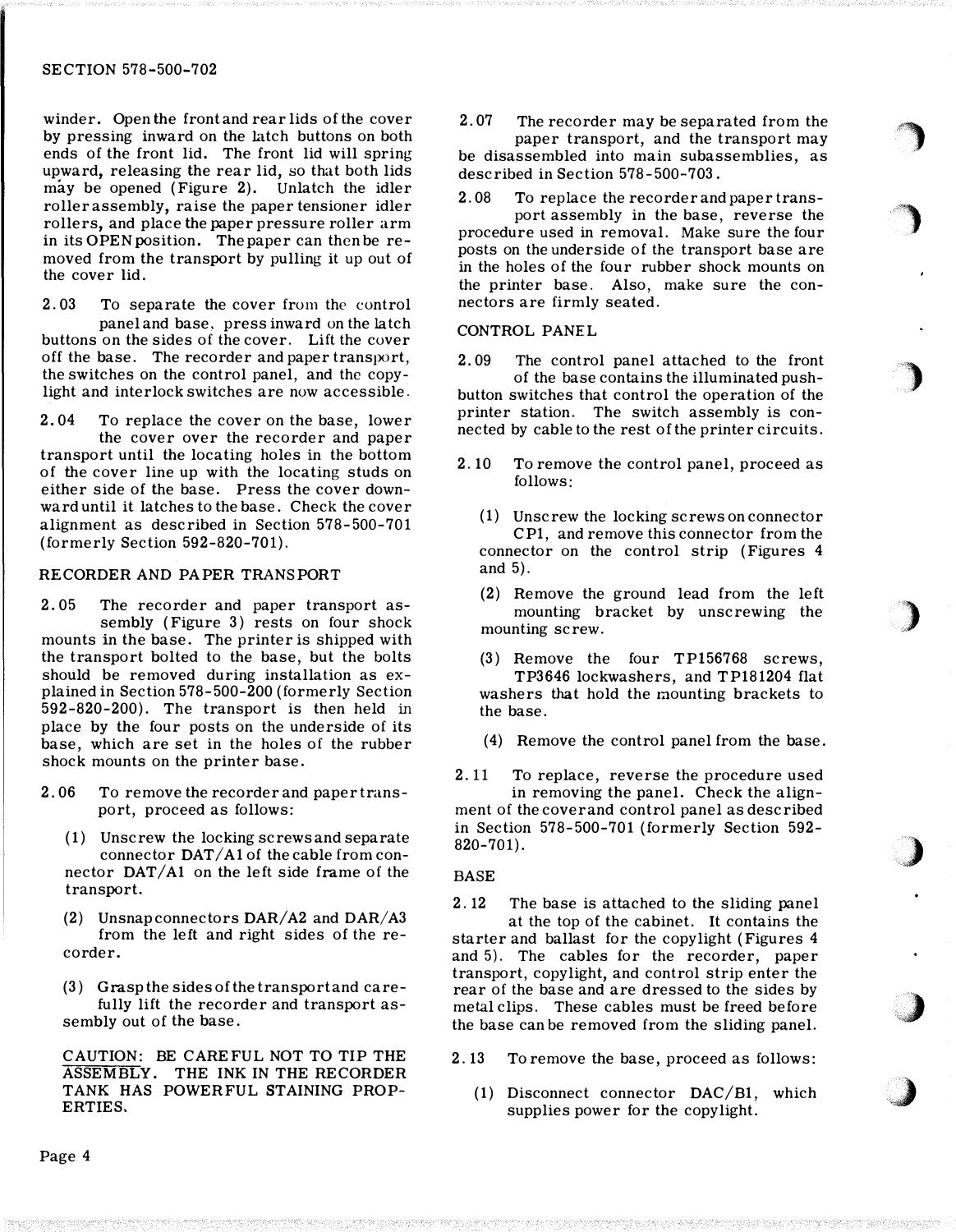(2) Remove the two TP301035 shoulder screws that hold connector  $DARC/A1$  to the left side of the base.

"

 $\left($ 

 $\big($ 

(

 $\big($ 

 $\big($ 

 $\overline{\mathbb{C}}$ 

(3) Pryup the TP309596 speed clip that holds the cable bracket to the stud at the center rear of the base.

(4) Remove the clips that hold the cables to the sides of the base, and carefully lift all cables out of the base.

- (5) Remove the four TP153442 screws, TP2669 lockwashers, and TP34432 flat washers that hold the base to the sliding panel at the top of the cabinet.
- (6) Lift the base from the sliding panel.

2.14 To replace the base on the sliding panel, reverse the procedure used in removing the base. Make sure the cables are properly routed and clamped in place. Also make sure connector  $DARC/ A1$  is properly oriented on the left side of the base.



(Left Side View)

Figure 3 - Base, Control Panel, Recorder and Paper Transport Assembly With Cover Removed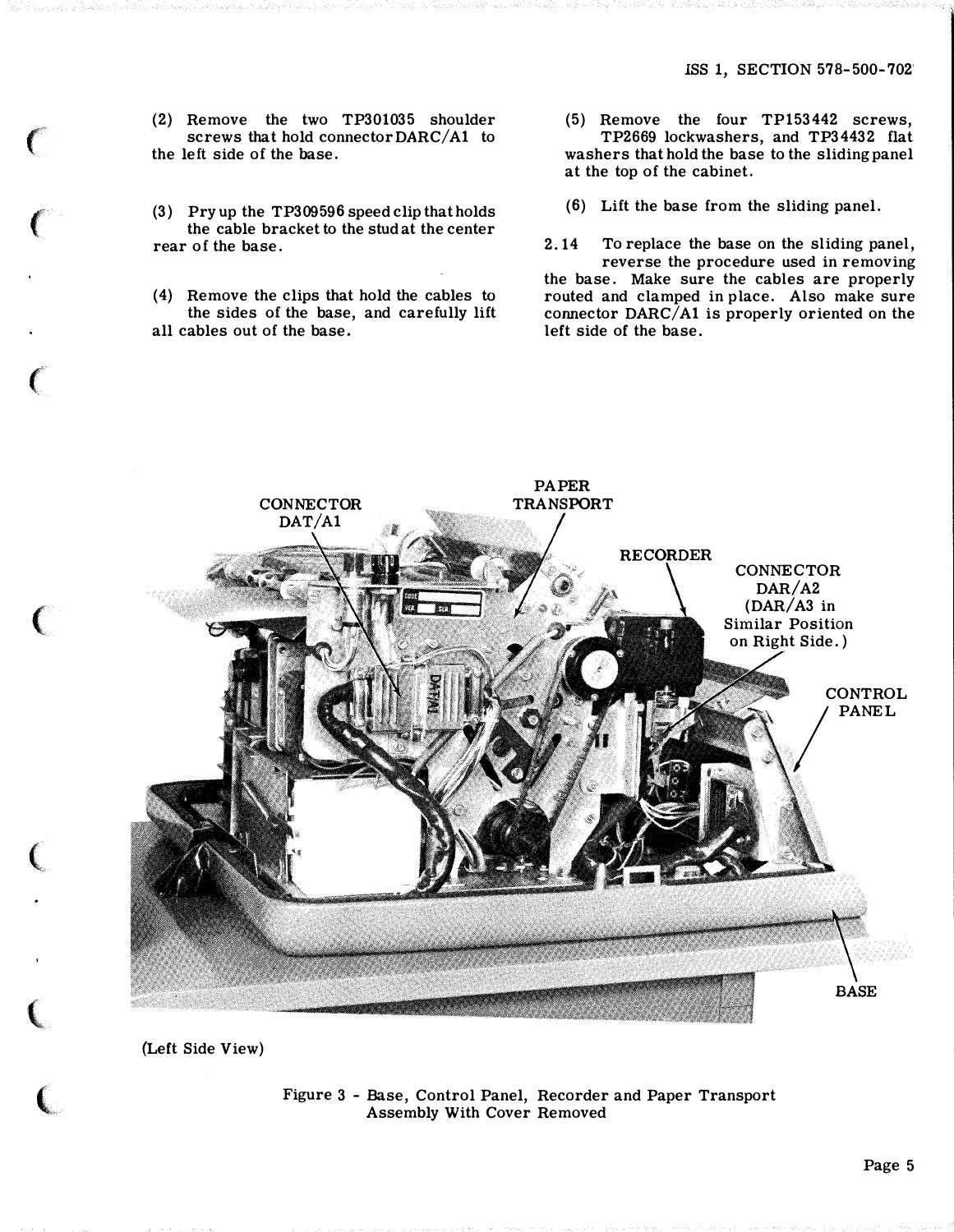



(Left Side View)



(Right Side View)

cial contracts and contracts are all the contracts of the contracts of the contracts of

Figure 5 - Control Panel and Base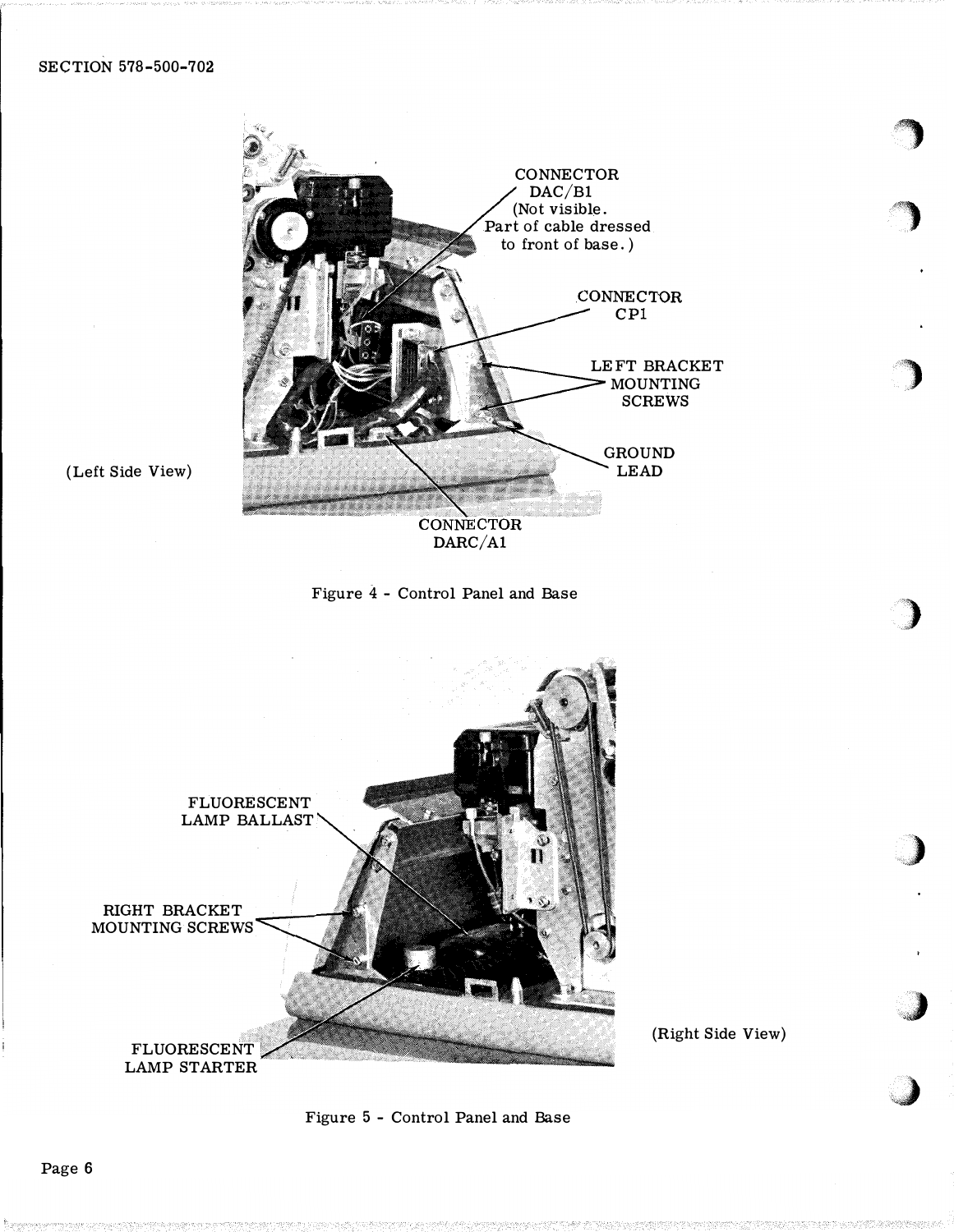### PAPER UNWINDER

 $\ell$ 

 $\mathbf{C}$ 

**人名** 

 $\ell$ 

**人** 

**Contraction** 

 $\epsilon$ 

2.15 The paper unwinder is mounted at the rear of the sliding panel at the top of the cabinet (Figure 6). It consists of the paper supply reel and slack arm, and the low paper alarm arm and switch.

2.16 To remove the paper unwinder, proceed as follows:

(1) Loosen the four terminal screws of the terminal block on the base of the paper unwinder bracket, and remove the red/blue, yellow/green, green, and brown/green leads from the terminals. Note the terminal to which each of these leads connects so they may be properly connected when the assembly is replaced.

(2) Remove the TP112626 nut, TP2669 lockwasher, and TP3438 flat washer from the threaded stud at the right end of the unwinder base.

(3) Remove the two TP153441 screws, TP2669 lockwashers, and TP3438 flat washers from the center and left end of the unwinder base.

(4) Lift the paper unwinder assembly off the sliding panel of the printer. Feed the cable containing the four connecting leads through the grommet, making sure there is no excessive tension that might snap the leads.

2.17 To replace the paper unwinder, reverse the p rocedure used in removing it. Insert the four connecting leads through the grommet and slide the bracket down the cable until the oblong hole at the right end of the bracket engages the threaded stud on the sliding panel. Check the paper alignment adjustment as described in Section 578-500-701 (formerly Section 592-820-701).

CABINET PANELS AND DOORS

2.18 The printer frame is enclosed by two side panels, a front and rear door, and a data set shelf or blank front panel (depending on the type of data set used). Although it is possible to service the modules and other components inside the cabinet by opening the front and rear doors, there are situations where it is



Figure 6 - Top Deck of Printer Showing Paper Unwinder and Paper Winder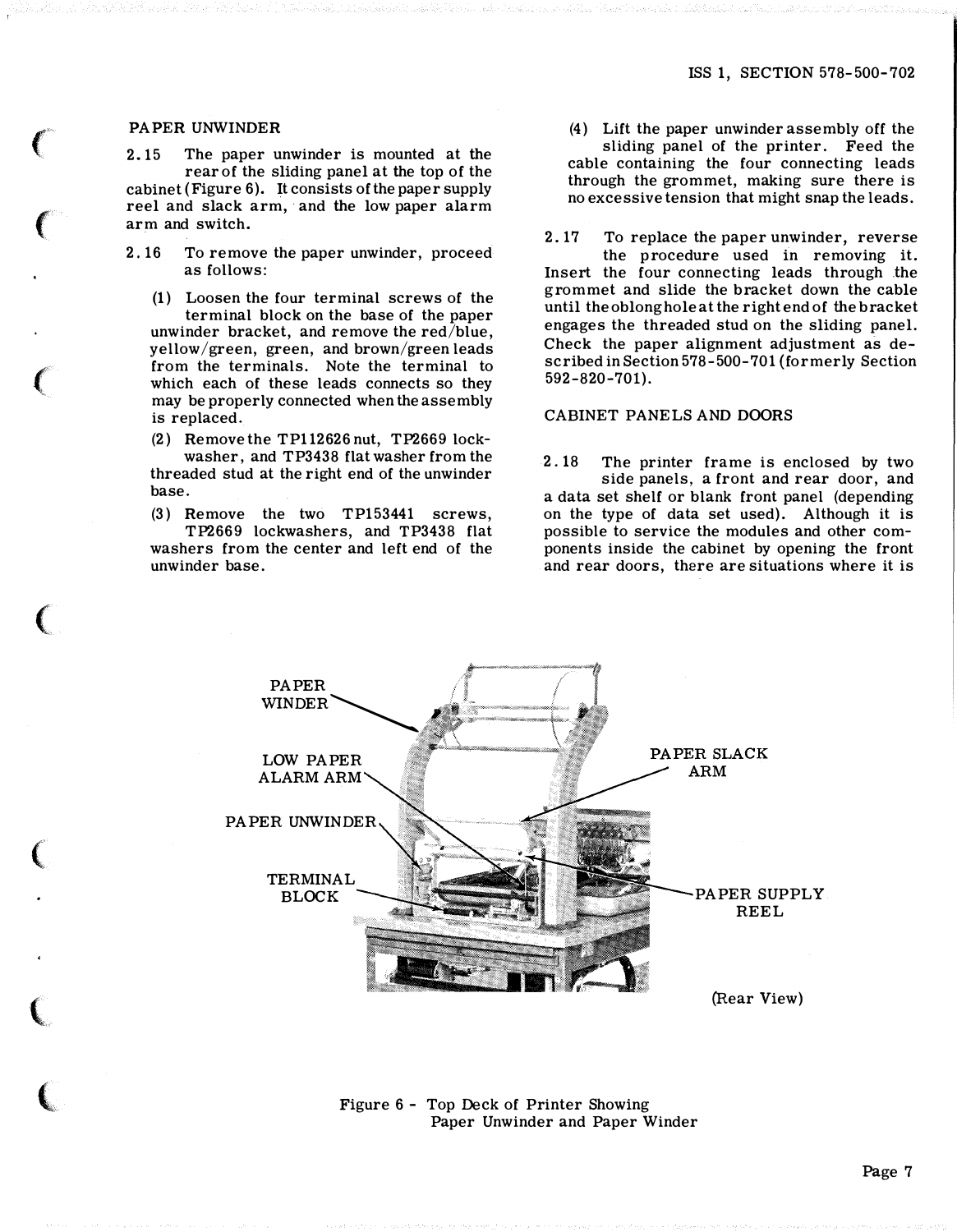more convenient to remove the doors and panels to p rovide full access to the components (Figure 7).

2. 19 Open the front door by reaching under the bottom of the door (left or right side, depending on which side the door is hung during installation) and pressing upward on the latching mechanism. To remove the front door from the cabinet, press downward on the top hinge pin until it releases from the hole in the hinge bracket, and lift the door away from the cabinet.

2. 20 To remove the rear door, loosen the TP172'H5 captive screw that holds the top of the door to the frame, and lift the door away from the frame.

2.21 If the printer has a shelf for a 202C data set or 804A data auxiliary set (Figure 2), the shelf can be removed as follows:

- (1) With the rear door of the cabinet removed, disconnect the data set cables.
- (2) Unscrew the two TP144778 retaining screws that hold the bottom of the shelf to the frame, and slide the shelf out of the cabinet until it releases from the tracks.

2. 22 If the printer has a blank front panel for use with a 202D or 402D data set, or for direct interface with a DATASPEED installation (Figure 1), remove the front panel as follows:

- (1) Open the hinged front panel and remove the TP17993 shoulder screw, TP2669 lockwasher, and TP112626 nut that hold the front panel to the stop arm.
- (2) Remove the four TP125108 screws, TP2191 lockwashers, and TP7002 flat washers that hold the hinges of the front panel to the printer frame, and remove the front panel.

(3) Remove the four TP125108 screws, TP2191 lockwashers, and TP7002 flat washers that hold the switch panel to the printer frame. If there is no switch on the panel. remove the panel from the frame. If there is a switch on the panel, remove the switch before removing the panel from the frame.

2. 23 With the front panel (or data set shelf) and the front and rear doors removed from the cabinet, the screws that hold the side panels to the frame are accessible. To remove the side panels, unscrew the seven TP148756 sheet metal screws from each panel and lift the panels away from the frame.

·'�

r)

#)

)

,)

,)

 $\bigcup$ 

2. 24 To replace the panels and doors, reverse

the procedure used in removing them. Check the adjustment of the front door and front panel as described in Section 578-500-200 (formerly Section 592-820-200).

#### MODULES

2. 25 The four modules that contain most of the

electronic circuitry for the printer are mounted in the left and right compartments of the printer cabinet (Figure 7). The printer drive module (DAD) and power supply module (DAPS) are latched together in the left compartment, and the character generator module (DAG) and interface module (DAIF) are latched together in the right compartment. The lower module of each group rests on a pair of guide tracks at the bottom of the compartment. Each set of modules can be extended for servicing by unscrewing the bolts at the top of the upper module and the bottom of the lower module, and sliding the modules forward until they are stopped by the post on the release lever. To extend the modules beyond the stop point, the release lever must be pressed downward.

CAUTION: IF IT IS NECESSARY TO EXTEND THE MODULES BEYOND THE STOP POINT. REMOVE THEM COMPLETELY FROM THE CABINET TO PREVENT OVERBALANCE.

A. Printer Drive and Power Supply Modules

2. 26 To remove the printer drive and power supply modules (left compartment), proceed as follows:

(1) Unscrew the bolts at the top of the printer drive module and the bottom of the power supply module.

( 2) Slide the two modules forward to the stop position, then press down on the release lever and slide the modules completely out of the cabinet.

CAUTION: THE COMBINED WEIGHT OF THESE TWO MODULES IS OVER 60 POUNDS (THE POWER SUPPLY ALONE WEIGHS MORE THAN 50 POUNDS), SO GRASP THIS PAIR OF MODULES FIRMLY WHEN REMOVING THEM FROM THE TRACKS.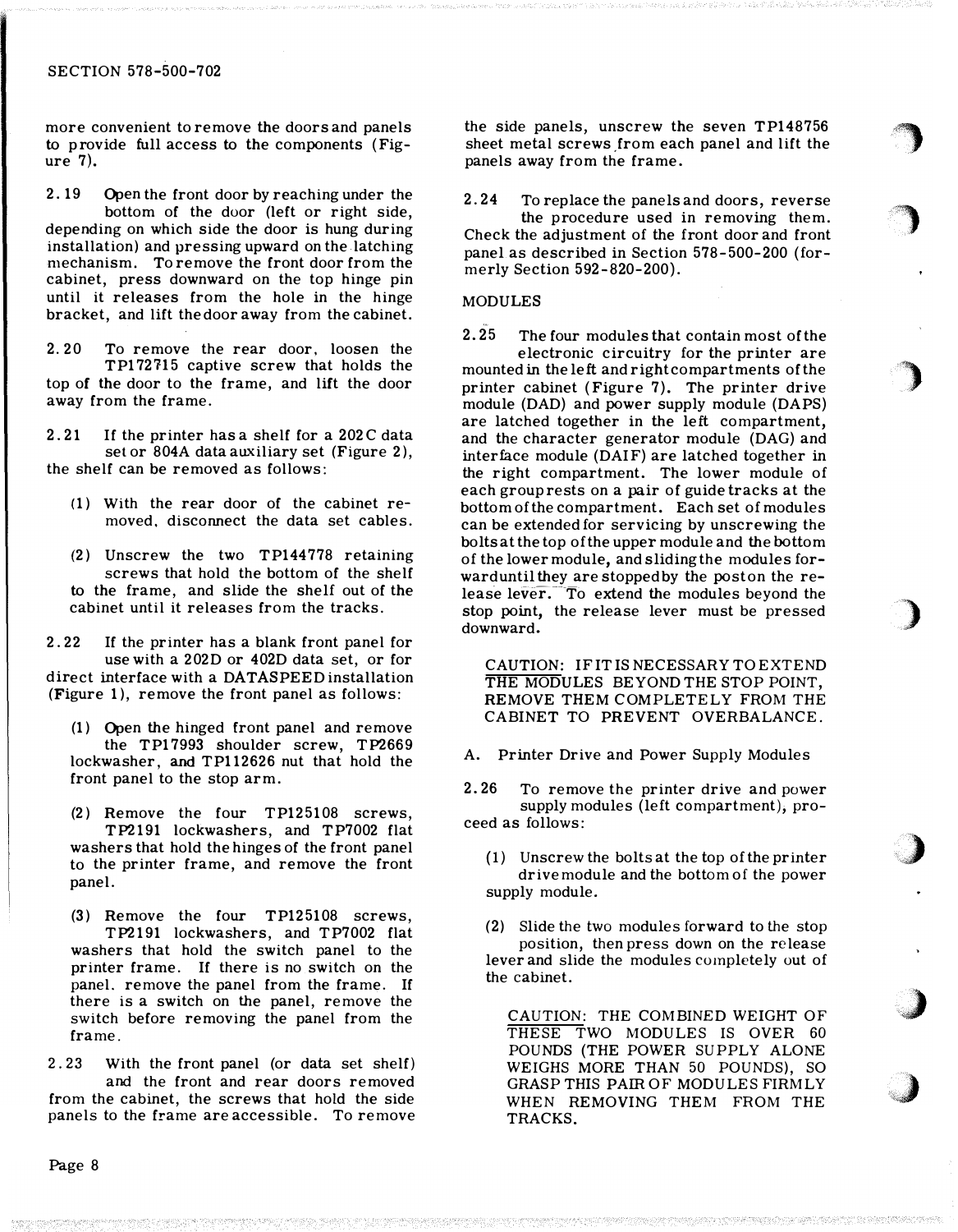

Figure 7 - DATASPEED Printer With Data Set Shelf Assembly<br>(Panels and Doors Removed)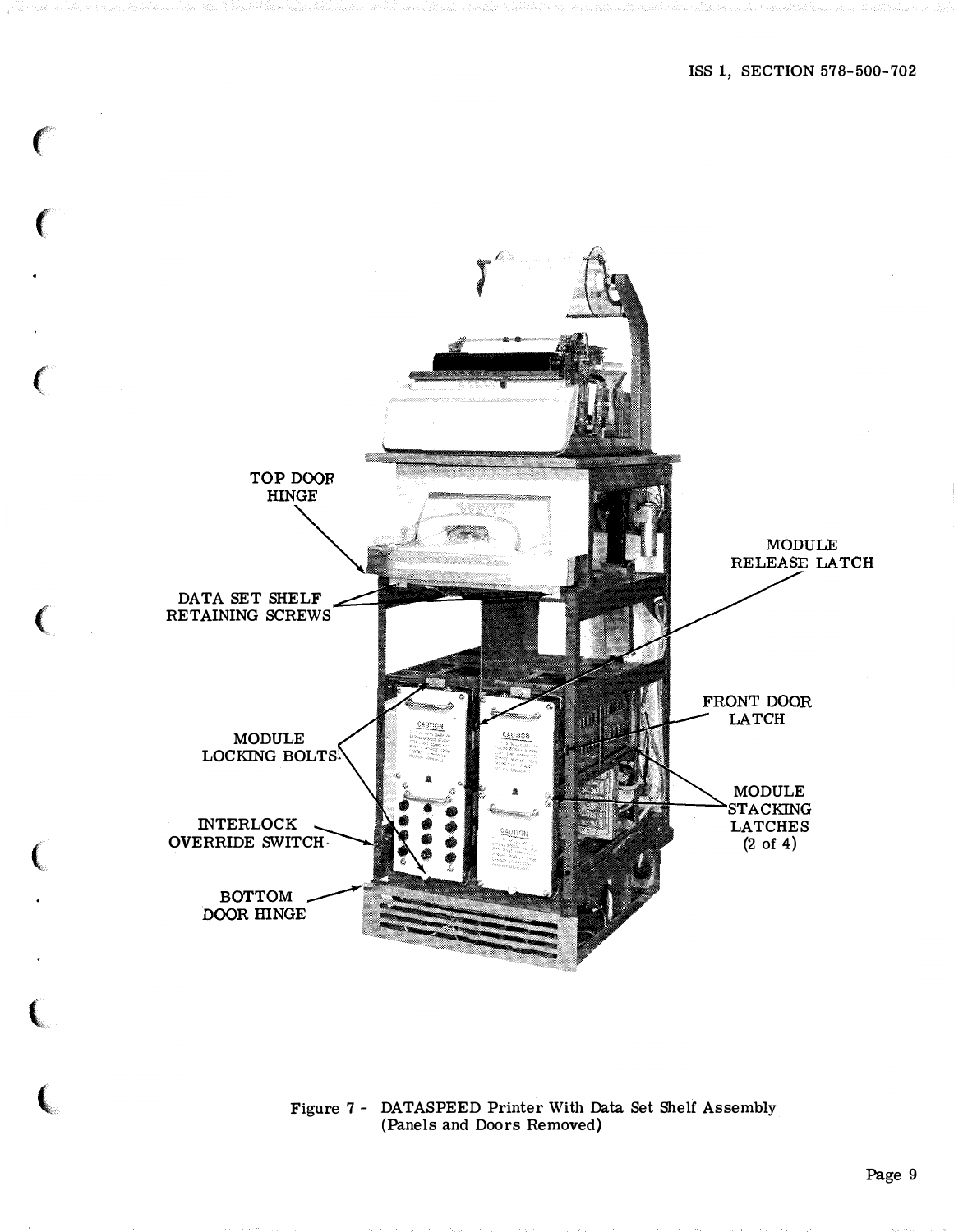(3) Set the modules in front of the cabinet.

(4) To disconnect the printer drive module, unscrew the four nuts that secure the DAD connector to the back of the drive module (Figure 8) and remove the connector from the module. To disconnect the power supply module, unlatch and remove connectors  $DAPS/A1$  and  $DAPS/A3$ . Also unplug connector DAPS/A2.

(5) Separate the printer drive module from the power supply module by prying the latches at the four corners outward until they disengage from the studs on the top of the power supply module.

(6) Lift the printer drive module away from the power supply module.

2. 27 To replace the modules, reverse the procedure used in removing them from the compartment.

B. Character Generator and Interface Modules

2. 28 To remove the character generator and interface modules (right compartment), proceed as follows:

- ( 1) Unscrew the bolts at the top of the character generator module and the bottom of the interface module.
- (2) Slide the two modules forward to the stop position, then press down on the release lever and slide the modules completely out of the cabinet.
- $(3)$  Set the modules in front of the cabinet.
- (4) To disconnect the character generator module, unscrew the four nuts that secure the DAG connector to the back of the module, and remove the connector from the module. To disconnect the interface module, unplug connectors DAIF/AAl and DAIF/AA2.
- (5) Separate the character generator from the interface module by prying the latches at the four corners outward until they disengage from the studs on the top of the interface module.
- (6) Lift the character generator module away from the interface module.

2. 29 To replace the modules, reverse the procedure used in removing them from the compartment.

INK HEATER AND LINE FEED BRACKET AS-**SEMBLY** 

.,

.)

.)

)

)

J

 $\bigcup$ 

2.30 The ink heater and line feed bracket as-

sembly is mounted on the left side of the perforated panel above the module housing. It can be removed from the cabinet by disconnecting the electrical connections and removing the screws that secure it to the panel.

- 2. 31 To remove the assembly, proceed as follows:
	- $(1)$  Unlatch connector DAC/A1 and remove it from the socket.
	- (2) Unplug connectors  $DAC/A2$  and  $DAC/A3$ from the jacks.
	- (3) Remove the three TP1263 screws, TP2191 lockwashers, and TP7002 flat washers, and lift the assembly out of the cabinet.
- 2. 32 To replace the assembly, reverse the procedure used in removing it.

### PAPER WINDER

2. 33 The paper winder is an optional feature of the DATASPEED Printer. If used, it may be removed as a complete unit, including the winder mechanism, the motor, and the control circuitry.

- 2.34 To remove the paper winder, proceed as follows:
	- (1) With the side panels removed, unscrew the four TP151631 screws, TP2191 lockwashers, and TP151610 flat washers that hold the rear cabinet top to the frame (Figure 9), and lift the rear cabinet top away from the frame.

(2) Remove the two TP151631 screws, TP2191 lockwashers, and TP151610 flat washers in the L-brackets on the left and right arms of the paper winder. Loosen the TP5599 nuts that hold these brackets to the undersides of the top rails of the frame, and slide the brackets off the frame.

(3) Remove the two TP151637 screws, TP3640 lockwashers, and TP125011 flat washers that hold the rear door interlock switch (Figure 10) to the bracket on the underside of the upper perforated panel of the printer frame.

Page 10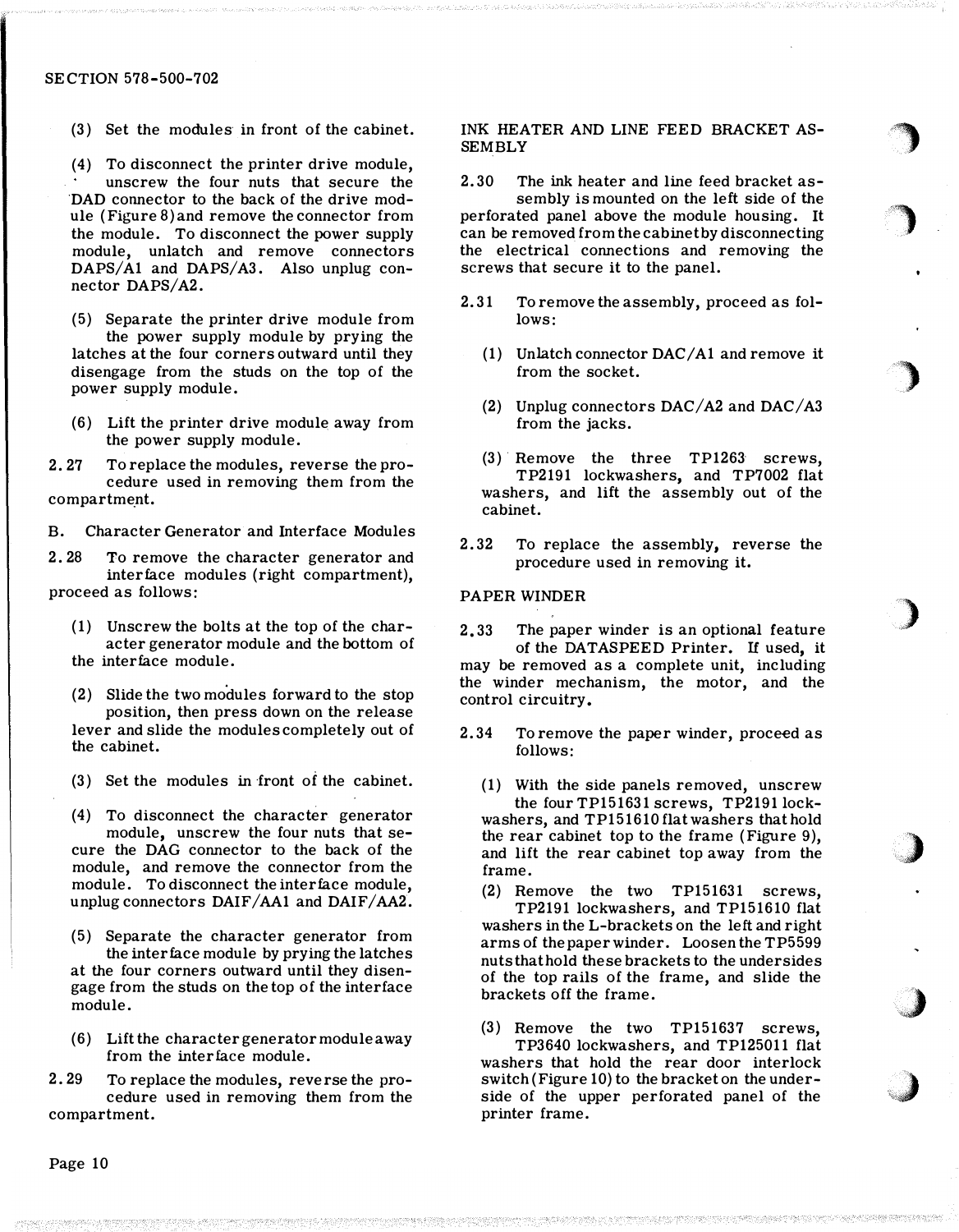

C

# Figure 8 - DATASPEED Printer With Panels and Doors Removed, Modules in Normal Position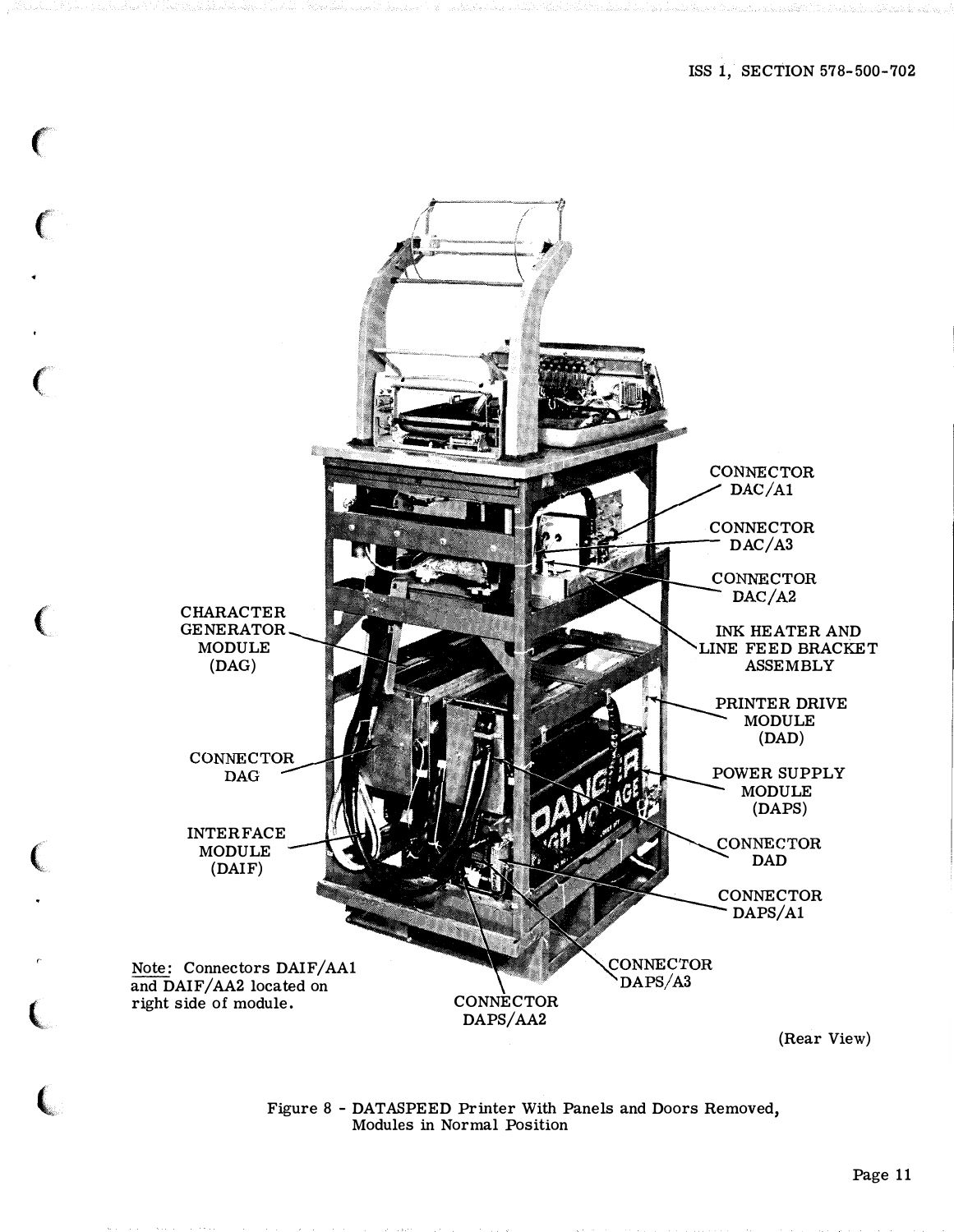

)

Figure 10 - Paper Winder Assembly

Page 12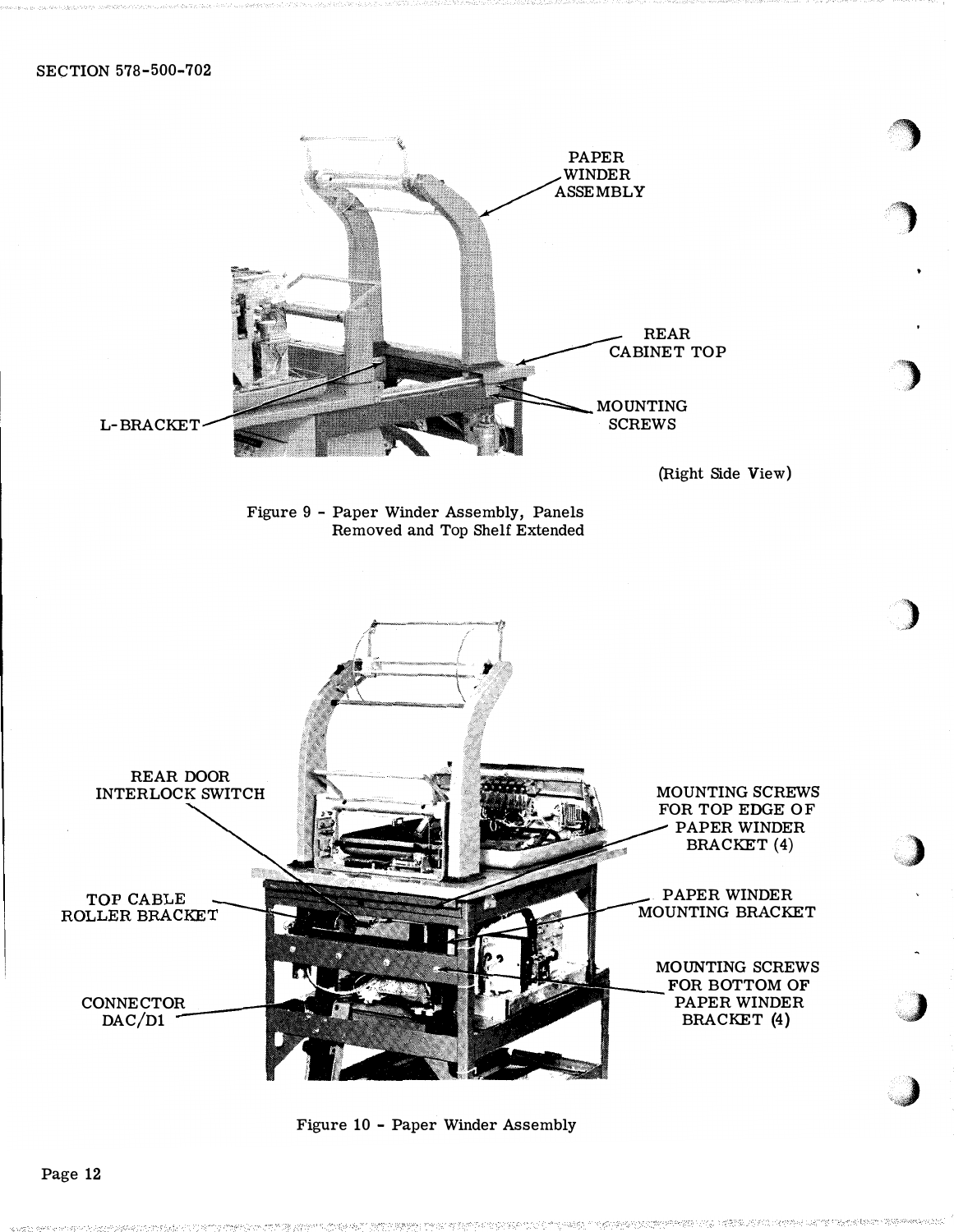Note: To prevent damage to the switch during the rest of the procedure, it is advisable to tape or tie the switch to the top rail of the cabinet.

 $\epsilon$ 

f

 $\epsilon$ 

 $\big($ 

 $\big($ 

..

{

 $\overline{\mathbf{C}}$ 

(4) Remove the two TP151631 screws, TP2191 lockwashers, and TP7002 flat washers that hold the plate at the rear of the perforated panel to the underside of the top rail of the cabinet frame.

(5) Remove the two TP151631 screws, TP2191 lockwashers, and TP7002 flat washers that hold the left side of the perforated panel to the top rail of the cabinet frame. (The rear screw supports a cable connector.)

(6) Remove the two TP151631 screws, TP2191 lockwashers, and TP7002 flat washers that hold the right side of the perforated panel to the top rail of the cabinet frame. Remove the perforated panel from the cabinet.

(7) Remove the two TP3598 nuts, TP2191 lockwashers, and TP151610 flat washers that hold the top cable roller bracket to the inside of the rear rail of the cabinet frame. Slide the roller and bracket down the cable so it rests on the perforated panel above the module housing.

(8) Remove the four TP153839 screws, TP2191 lockwashers, and TP151610 flat washers that hold the paper winder bracket to the inside of the rear rail of the cabinet.

(9) Separate connector DAC/Dl.

(10) From the underside of the rear top rail, remove the four TP85529 screws, TP2191 lockwashers, and TP7002 flat washers that hold the top of the paper winder bracket to the top rail of the cabinet frame.

(11) Lift the complete paper winder assembly out of the cabinet frame.

2. 35 To replace the paper winder assembly, reverse the procedure used in removing it from the cabinet frame. Check the adjustments described in Section 578-500-701 (formerly Section 592-820-701).

### FAN HOUSING

2. 36 The two ventilating fans are mounted in a housing at the bottom of the printer cabinet (Figure 11). These fans circulate air

through the cabinet to cool the components. To service the fans, the modules must be removed from the cabinet. This permits access to the fan grilles, which can be pried out for cleaning. However, to remove and replace the fans, the brackets and vertical panel that form the module housing must be dismantled.

- 2. 37 To remove the fan housing, proceed as follows:
	- (1) Remove all four modules from the cabinet (2. 26 and 2. 28).
	- (2) Remove the three TP1170 flat head screws from each of the four module guide rails at the bottom of the cabinet.
	- (3) Remove the TP125143 flat head screw, TP2191 lockwashers, and TP2658 nut that hold each of the four guide rails to the bracket at the rear of the cabinet frame, and remove the four guide rails from the frame.

(4) Remove the two TP125143 flat head screws, TP2191 lockwashers, and TP2658 nuts that hold the upper right module guide rail to the brackets of the left compartment, and remove the guide rail from the frame.

(5) Remove the two TP125143 flat head screws, TP2191 lockwashers, and TP2658 nuts that hold the upper left module guide rail to the brackets of the right compartment, and remove the guide rail from the frame.

(6) Remove the four TP1157 screws, TP44048 flat washers, TP110126 lockwashers, and TP3354 nuts that hold the inner ends of the four top brackets of the module housing to the vertical cabinet plate.

(7) Remove · the two TP6032 screws, TP110126 lockwashers, and TP44048 flat washers that hold the bottom of the vertical cabinet plate to the bottom of the cabinet frame.

(8) Remove the two TP55219 screws, TP110126 lockwashers, and TP44048 flat washers that hold the top of the vertical cabinet plate to the mounting bracket.

(9) Slide the vertical cabinet plate to the rear of the frame until it clears the fan housing.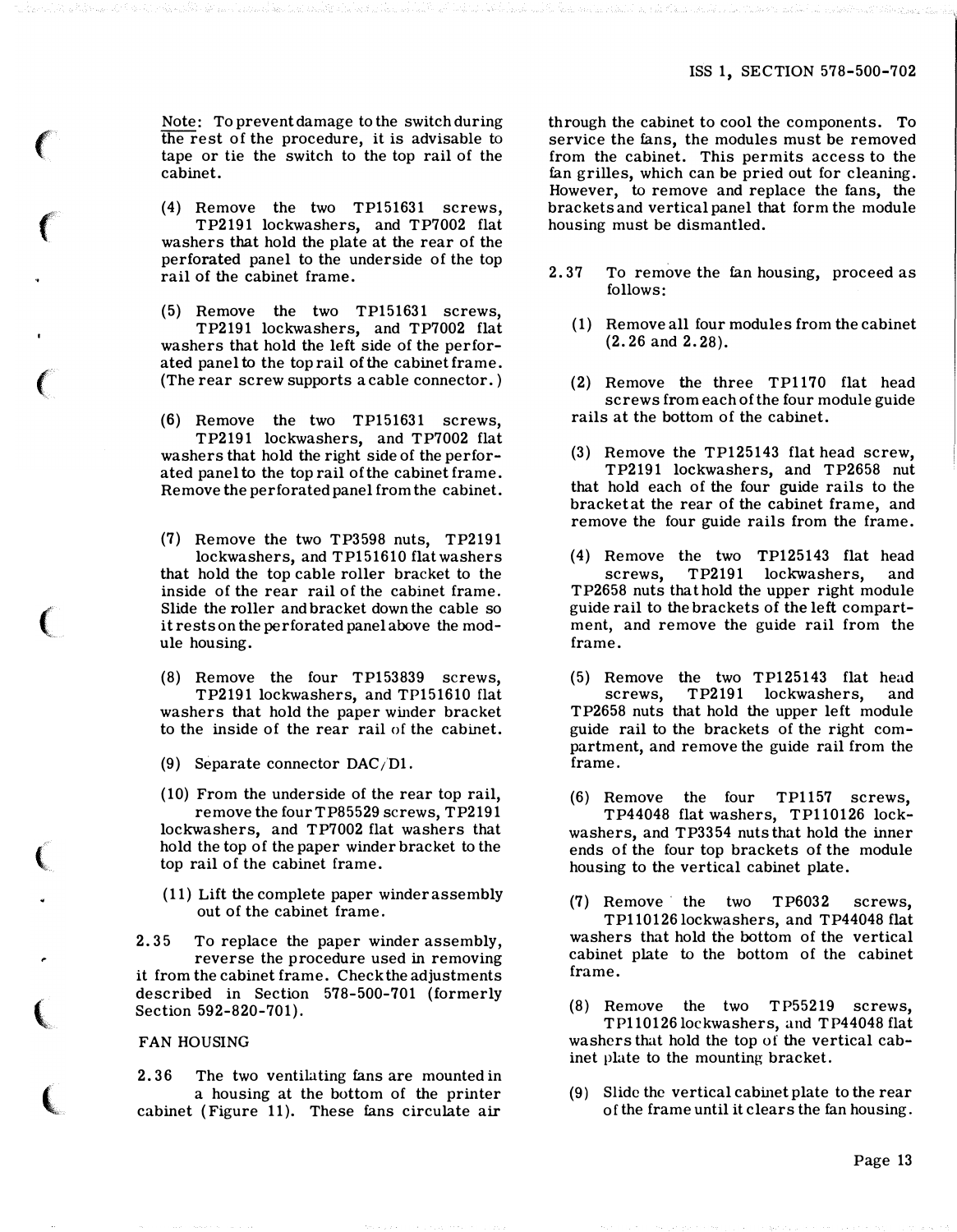

<. ""

:)

 $-100000$ 

Figure 11 - Printer Frame With Panels and Doors Removed and Modules Out of Housing to Permit Access to Fan Housing

Page 14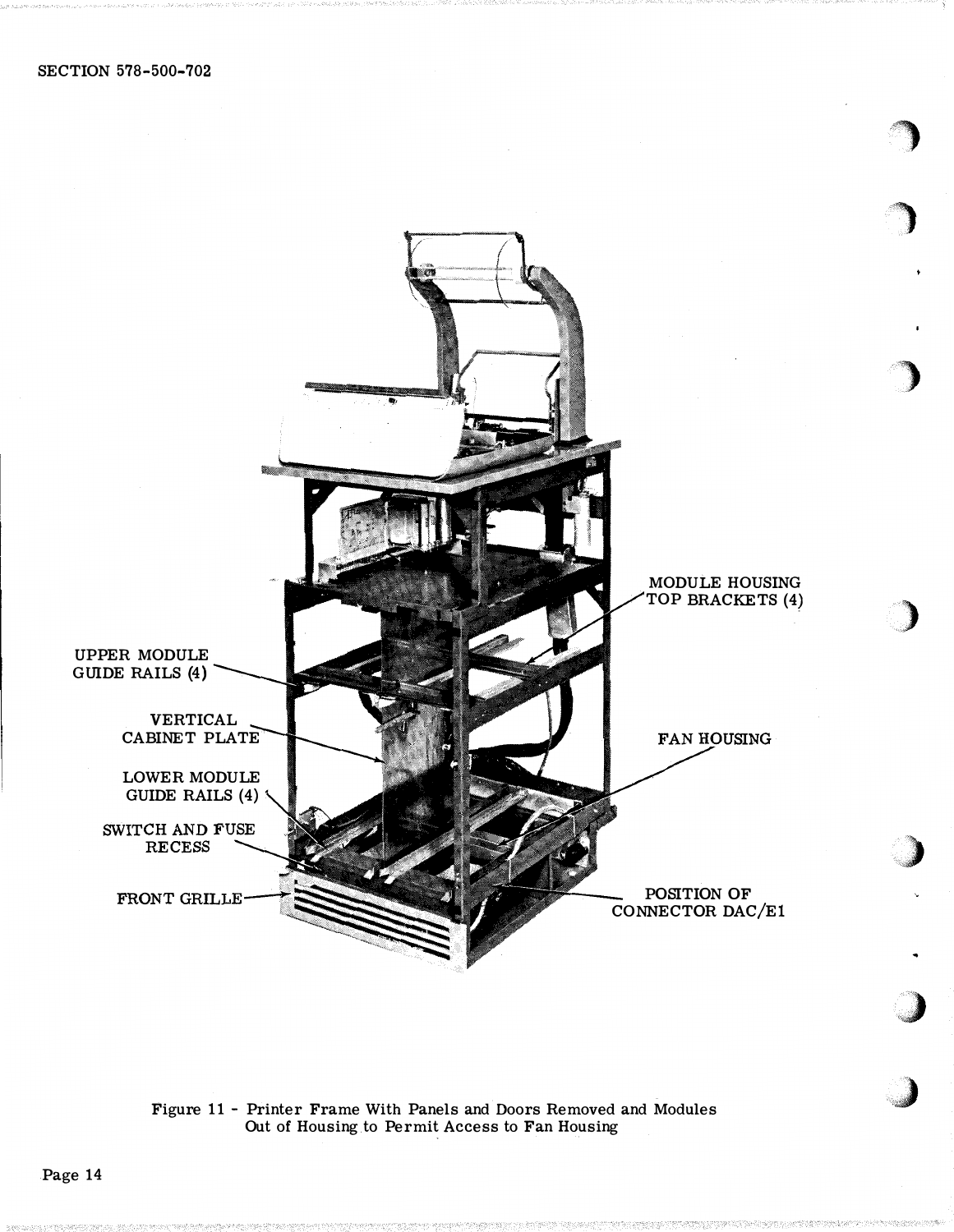### ISS 1, SECTION 578-500-702

(10) Unplug connector DAC/E1 from the right side of the fan housing.

(11) Remove the sixTP1263 screws, TP2191 lockwashers, and TP7002 flat washers that hold the fan housing to the bottom of the cabinet.

(12) Lift the fan housing out of the cabinet.

2. 38 To replace the fan housing, reverse the procedure used in removing it from the cabinet.

### AC SWITCH AND FUSE PLATE

 $\sim$   $\sim$   $\sim$   $\sim$ -

..

 $\sim$ 

2. 39 The ac ON/OFF switch and three fuses in the recessed area at the bottom of the cabinet are mounted on a metal plate that attaches to the underside of the recess. To remove this plate, the grille at the bottom of the cabinet must be removed, and the plate must then be unscrewed and pulled out through the grille opening.

2. 40 To remove the switch and fuse plate, proceed as follows:

(1) Reach behind the top of the grille and remove the two TP112626 nuts, TP2669 lockwashers, and TP3438 flat washers from the threaded studs in the top corners of the grille.

(2) From the side of the cabinet, reach under the bottom rail of the module housing and remove the TP112626 nut, TP2669 lockwasher, and TP84579 flat washer from the stud at the center of the bottom of the grille.

- (3) Pull the grille away from the cabinet.
- (4) Remove the two TP154249 screws from the top of the switch and fuse recess.
- (5) Reach through the grille opening and carefully pull the switch and fuse plate out of the cabinet. The connecting wires are long enough to allow easy access to the switch, fuseholders, and terminal block on the plate:

2. 41 To replace the switch and fuse plate, reverse the procedure used in remoying it from the cabinet. In replacing the grille, be sure to use the larger flat washer (TP84579) on the bottom stud.